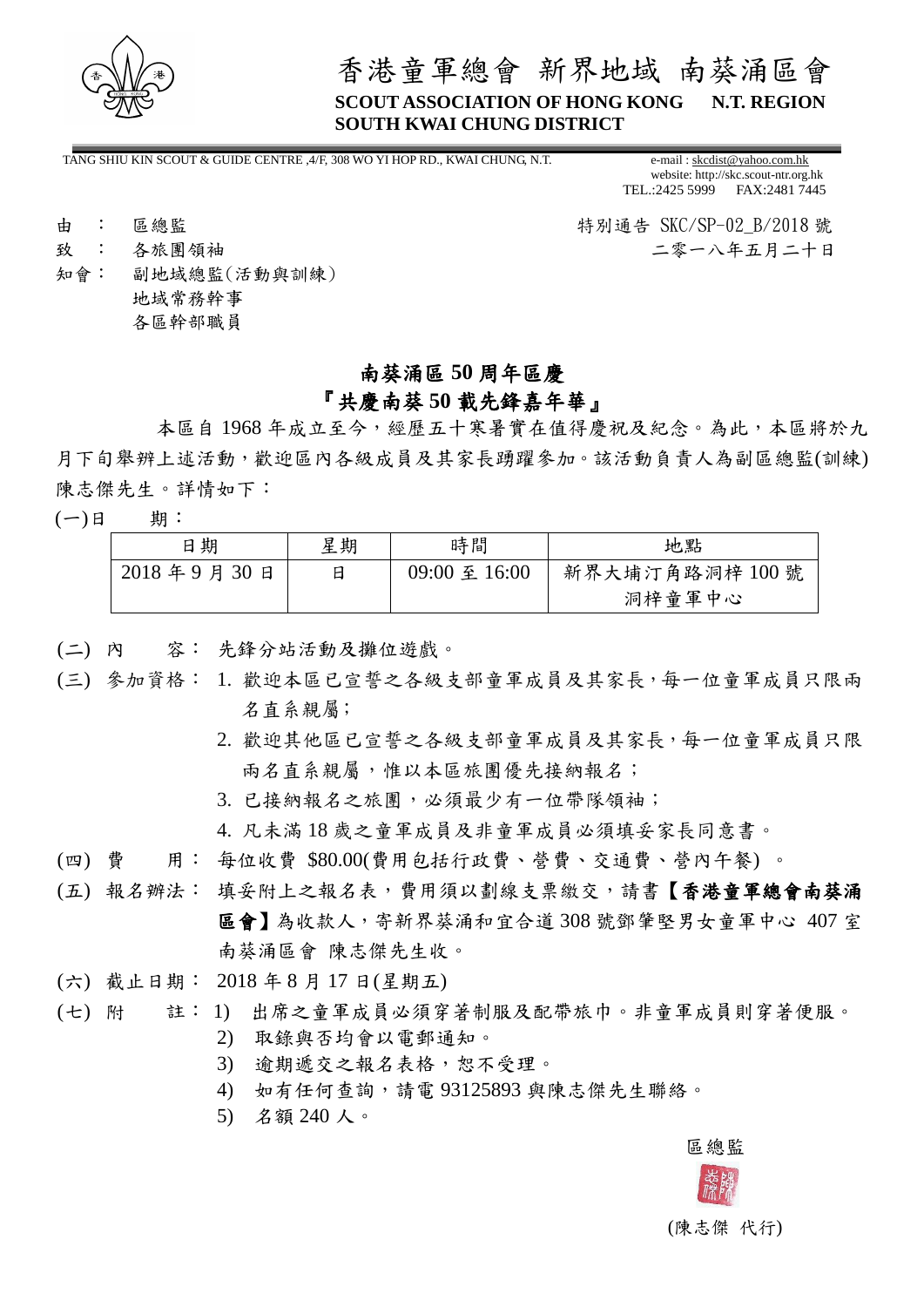

# 香港童軍總會 新界地域 南葵涌區會 **SCOUT ASSOCIATION OF HONG KONG N.T. REGION SOUTH KWAI CHUNG DISTRICT**

|                                                                                         | TANG SHIU KIN SCOUT & GUIDE CENTRE ,4/F, 308 WO YI HOP RD., KWAI CHUNG, N.T. | e-mail: skcdist@yahoo.com.hk<br>website: http://skc.scout-ntr.org.hk<br>TEL.:2425 5999 FAX:2481 7445 |
|-----------------------------------------------------------------------------------------|------------------------------------------------------------------------------|------------------------------------------------------------------------------------------------------|
| $\mathbf{E}^{(1)}$ and $\mathbf{E}^{(2)}$ and $\mathbf{E}^{(1)}$ and $\mathbf{E}^{(2)}$ | 南葵涌區活動報名表(領袖專用)                                                              |                                                                                                      |
|                                                                                         | 『共慶南葵 50 載先鋒嘉年華』                                                             |                                                                                                      |
| 旅別:__________________                                                                   |                                                                              |                                                                                                      |
|                                                                                         | 負責領袖姓名:_______________ 童軍職位:_____________ 聯絡電話:__________________            |                                                                                                      |
|                                                                                         |                                                                              |                                                                                                      |
|                                                                                         | 帶隊領袖姓名:_______________ 童軍職位:______________聯絡電話:__________________            |                                                                                                      |
|                                                                                         |                                                                              |                                                                                                      |
|                                                                                         |                                                                              |                                                                                                      |
|                                                                                         |                                                                              |                                                                                                      |
|                                                                                         |                                                                              |                                                                                                      |
|                                                                                         |                                                                              |                                                                                                      |
| 總 金 額: 元                                                                                |                                                                              | 旅印                                                                                                   |
| 旅長/團長簽署: ____________                                                                   |                                                                              |                                                                                                      |

### 區會專用 Office Use Only:

| 收表日期 | 款項(現金/支票) | 銀行名稱 | 支票號碼 | 收據號碼 | 簽名 |
|------|-----------|------|------|------|----|
|      |           |      |      |      |    |
|      |           |      |      |      |    |
|      |           |      |      |      |    |